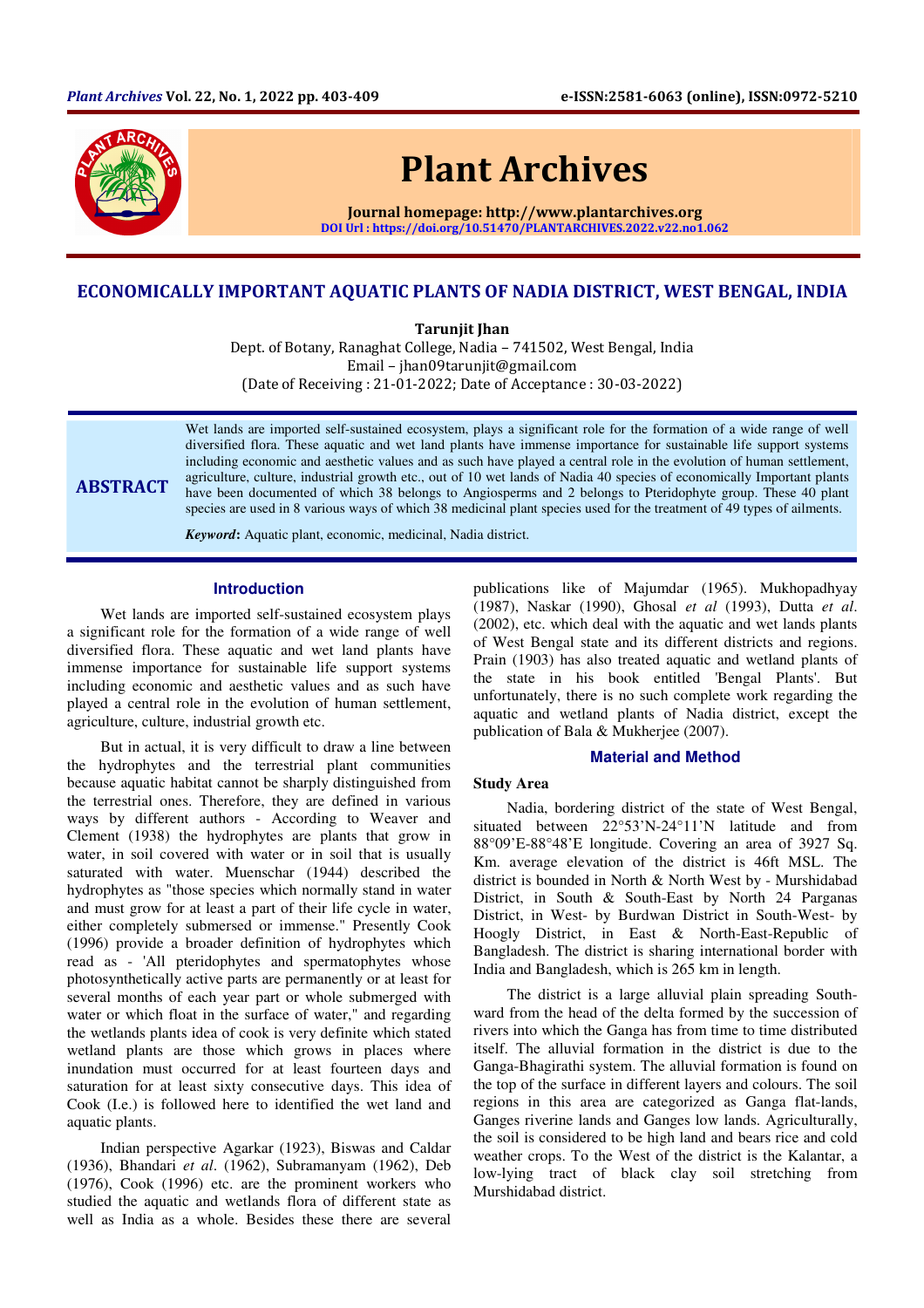The important rivers in the district are the Bhagirathi, the Jalangi and the Churni. The Bhairab-Jalangi and the Mathabhanga-Churni. The Bhagirathi rivers flows through the Western side of Nadia district sharing the boundary with the neighbourhood district Barddhaman.



**Fig. 1 :** Map of Nadia district



**Fig. 2 :** River map of Nadia district

All the collection of data obtained from extensive field study. Some specific wetlands were chosen for this present survey work and to collect data. All the information is collected based on the selective questionnaires asked to the local people.

Identification and information like vernacular name, usages were collected from the people around those wetlands. Field observations like habit, habitat, available local names, as well as flowering and fruiting periods of the investigated taxa have been noted. Information regarding the various uses of aquatic plants was noted down by consulting various tribal people in this area and also from the local people, local herbal drug seller and ojhas.

Plant specimens were collected, preserved and the data recorded in field books. Collected plant specimens were processed as vouchers for herbarium preservation following procedures as mentioned by Jain and Rao [1977]. The collected voucher specimens re identified from fresh materials with the help of different Floras (Prain, 1903), Medicinal Plant Resources of South West Bengal (Paria; 2005), Bibliography of Flora and Ethnobotany of West Bengal (Mitra, Bandopadhyay, Mukherjee; 2010).

All thecollected plants specimens were arranged alphabetic order and following the sequence of Scientific names, vernacular name, names in other language, botanical description of the plant, phenology, parts use and uses.

#### **Literature survey**

There is no such work done about economically important aquatic plants of Nadia district except one by G. Bala and A. Mukherjee (2007). Besides these, some publication on Ethnobiology in India which are also deal with economically important aquatic plant or aquatic medicinal plant.

#### **Result and Discussion**

In the table–1 40 plants of which 16 belongs to dicotyledons and 10 belongs to monocotyledons. 2 plants grouped under pteridophyte. In details stat analysis is given in table–  $2$  From the figure –  $3$  we also observe that 40 plnats species used in 84 different ways among which 38 species (45%) are used Medicinally, 29 species (35%) are used as food and by the same way, 2 species (2%) used as fodder and forage plants, 4 species (5%) used as biofertilizer, compost, manure and 11 species (13%) used for other purposes. It is very interesting to know among these 40 plants species *Nymphaea nouchali* Burm. F. is the species which is used in maximum 22 cases followed by *Commelina benghalensis* L. in 21 cases, *Desmodium gangeticum* (L.) DC., *Marsilea minuta* L. in 20 cases, *Jussiaea repens* L., *Nelumbo nucifera*  Gaertn. *Nelumbo nucifera* Gaertn., *Pistia stratiotes* L. in 19 cases. Different plants parts are used for the treatment of different ailment as showed in table -4 from this conspectus we come to know that leaves are the most usable part followed by root and rhizome, seed, shoots respectively and we also observe that in 18 cases we used root and rhizome portion it means that plants wealth will be destroyed these 18 plants species should be taken under consideration for future conservation as due to over exploitation their number may reduce. A conspectus of different disease treated by these 38 aquatic medicinal plants are given in the table  $-5$ .

Last but not least we may say that every usage recorded in this present study should be scanned strictly under the light of recent knowledge of Phytochemistry and Pharmacology also for in search of some potent future medicine.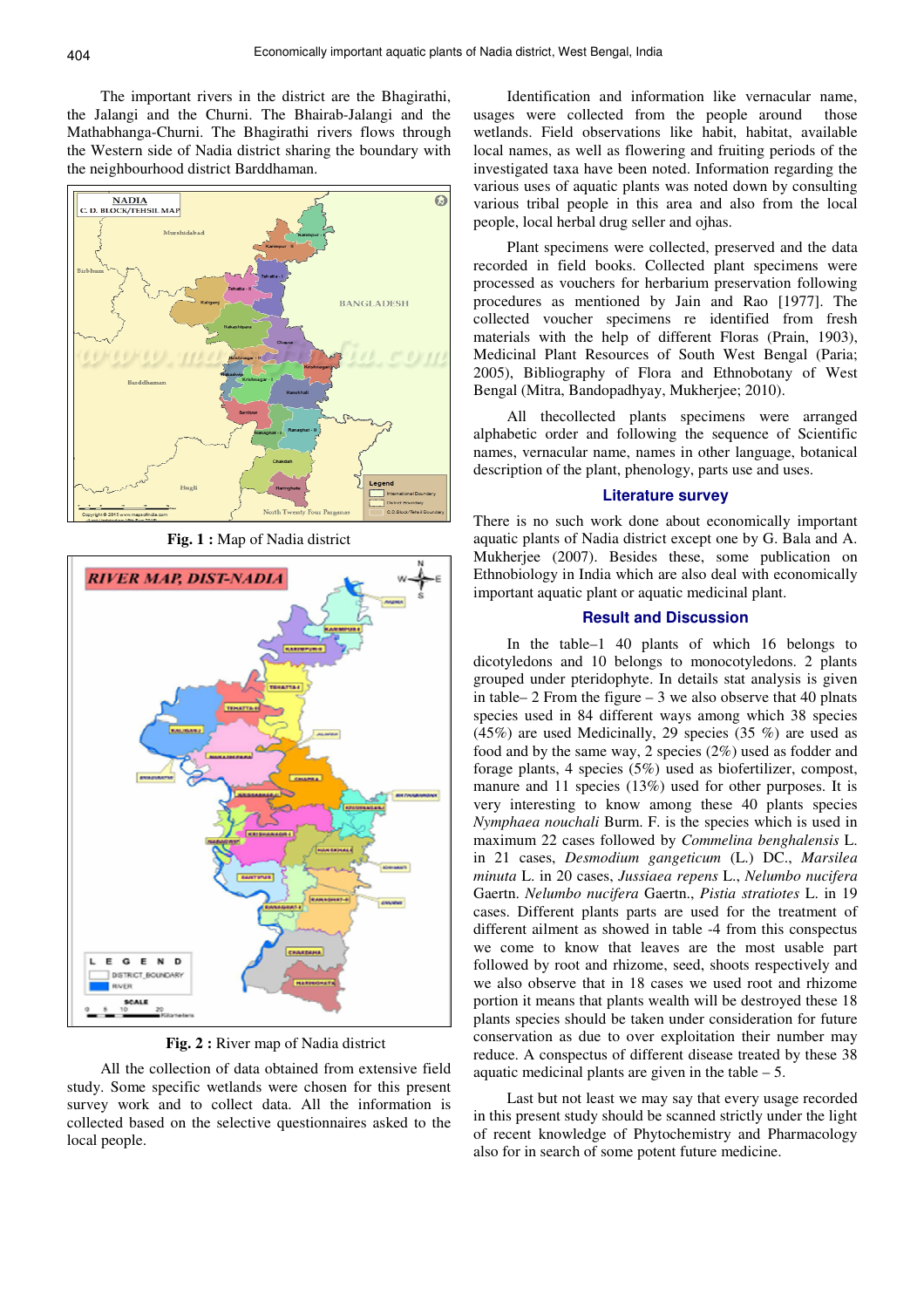| able 1 : Conspectus of Family, Genera & Species of Economically Important Aquatic plants of Nadia District |                    |                |        |        |                |
|------------------------------------------------------------------------------------------------------------|--------------------|----------------|--------|--------|----------------|
| -SI.<br>No.                                                                                                | <b>Plant group</b> | <b>Class</b>   | Family | Genera | <b>Species</b> |
|                                                                                                            |                    | Dicot          | 16     | 18     |                |
|                                                                                                            | Angiosperm         | Monocot        |        | 14     |                |
|                                                                                                            |                    | Polypodiopsida |        |        |                |
|                                                                                                            | Pteridophyte       | Filicopsida    |        |        |                |

**Table 1 :** Conspectus of Family, Genera & Species of Economically Important Aquatic plants of Nadia District

**Table 2 :** All the data present in the observation summarised below

| SI.<br>No. | <b>Scientific name</b>                                                 | Vernacular<br>name | Family           | <b>Flowering and</b><br>fruiting time | Parts used                                        | <b>Availabilit</b><br>y. |
|------------|------------------------------------------------------------------------|--------------------|------------------|---------------------------------------|---------------------------------------------------|--------------------------|
| 1.         | Alternanthera sessilis (L.)<br>DC.                                     | Shalinche          | Amaranthaceae    | December to<br>March                  | Whole plant                                       | Very<br>common           |
| 2.         | Aponogeton natans (L.)<br>Engler et. Krause                            | Ghechu             | Aponogatonaceae  | August to<br>November                 | Leaf, seed,<br>flowering<br>spike, young<br>shoot | Common                   |
| 3.         | Asteracantha longifolia (L.)<br>Nees.                                  | Kulekhara          | Acanthaceae      | September to<br>November              | Whole plant                                       | common                   |
| 4.         | Azolla pinnata R. Br.                                                  |                    | Salviniaceae     |                                       | Whole plant                                       | Common                   |
| 5.         | Bacopa monnieri (L.)<br>Pennell.                                       | Brahmi shak        | Scrophulariaceae | September to<br>October               | Whole plant                                       | Very<br>common           |
| 6.         | Cantella asiatica (L.) Urb.                                            | Thankuni           | Apiaceae         | May to<br>November                    | Whole plant                                       | Very<br>common           |
| 7.         | Ceratophyllum demersum L.                                              | Jaljhangi          | Ceratophylaceae  | June to<br>September                  | Whole plant                                       | Very<br>common           |
| 8.         | Colocasia esculenta (L.)<br>Schleid.                                   | Kochu              | Araceae          | Rarely flower                         | Whole plant                                       | Very<br>common           |
| 9.         | Commelina benghalensis L.                                              | Kanchira           | Commelinaceae    | June to October                       | Whole plant                                       | Very<br>common           |
| 10.        | Commelina paludosa L.                                                  | Jata kanclira      | Commelinaceae    | August to April                       | Young<br>shoots                                   | Common                   |
| 11.        | Cynadan dactylon (L.) Pers.                                            | Durba              | Poaceae          | Throughout out<br>the year            | Whole plant                                       | Very<br>common           |
| 12.        | Cyperus iria L.                                                        | Bara chucha        | Cyperaceae       | May onward                            | Whole plant                                       | Very<br>common           |
| 13.        | Cyperus rotundus L.                                                    | Mutha              | Cyperaceae       | Mid-February<br>to June               | Whole plant                                       | Very<br>common           |
| 14.        | Dentella repens (L.) Frost.                                            | Bhuin pat          | Rubiaceae        | September to<br>January               | Leaf                                              | Common                   |
| 15.        | Desmodium gangeticum (L.)<br>DC.                                       | Salpani            | Fabaceae         | March to<br>August                    | Whole plant                                       | Common                   |
| 16.        | Echinochloa colona (L.) Link                                           | Shama              | Poaceae          | July to<br>September                  | Seed, Young<br>shoot                              | Common                   |
| 17.        | Echinochloa crus-galli (L.)<br>P. Beauv.                               | Bara shama         | Poaceae          | Throughout the<br>year                | Whole plant                                       | Common                   |
| 18.        | Eclipta alba L.                                                        | Keshute            | Asteraceae       | Throughout the<br>year                | Whole plant                                       | Very<br>common           |
| 19.        | Eichhornia crassipes (Mart)<br>Solms.                                  | Kochuripana        | Pontederiaceae   | May to<br>September                   | Whole plant                                       | Very<br>common           |
| 20.        | Enydra fluctuans Lour.                                                 | Hingcha            | Asteraceae       | November to<br>April                  | Stem, Leaf                                        | Very<br>common           |
| 21.        | Hydrilla verticillata (L.F)<br>Royle.                                  | Jal khangi         | Hydrocharitaceae | December                              | Whole plant                                       | Common                   |
| 22.        | Hygrophila schulli (buch.<br>Ham) M.R. and S.M<br>Almeida.             | Kanta kalia        | Acanthaceae      | September to<br>March                 | Whole plant                                       | Common                   |
| 23.        | Ipomoea aquatica Forssk.                                               | Kalmi shak         | Convolvulaceae   | Throughout the<br>year                | Whole plant                                       | Very<br>common           |
| 24.        | Ipomoea carnea Jacq. Ssp.<br>Fistulosa (mart ex choissy)<br>D. Austin. | Dhol kalmi         | Convolvulaveae   | Throughout the<br>year                | Whole plant                                       | Very<br>common           |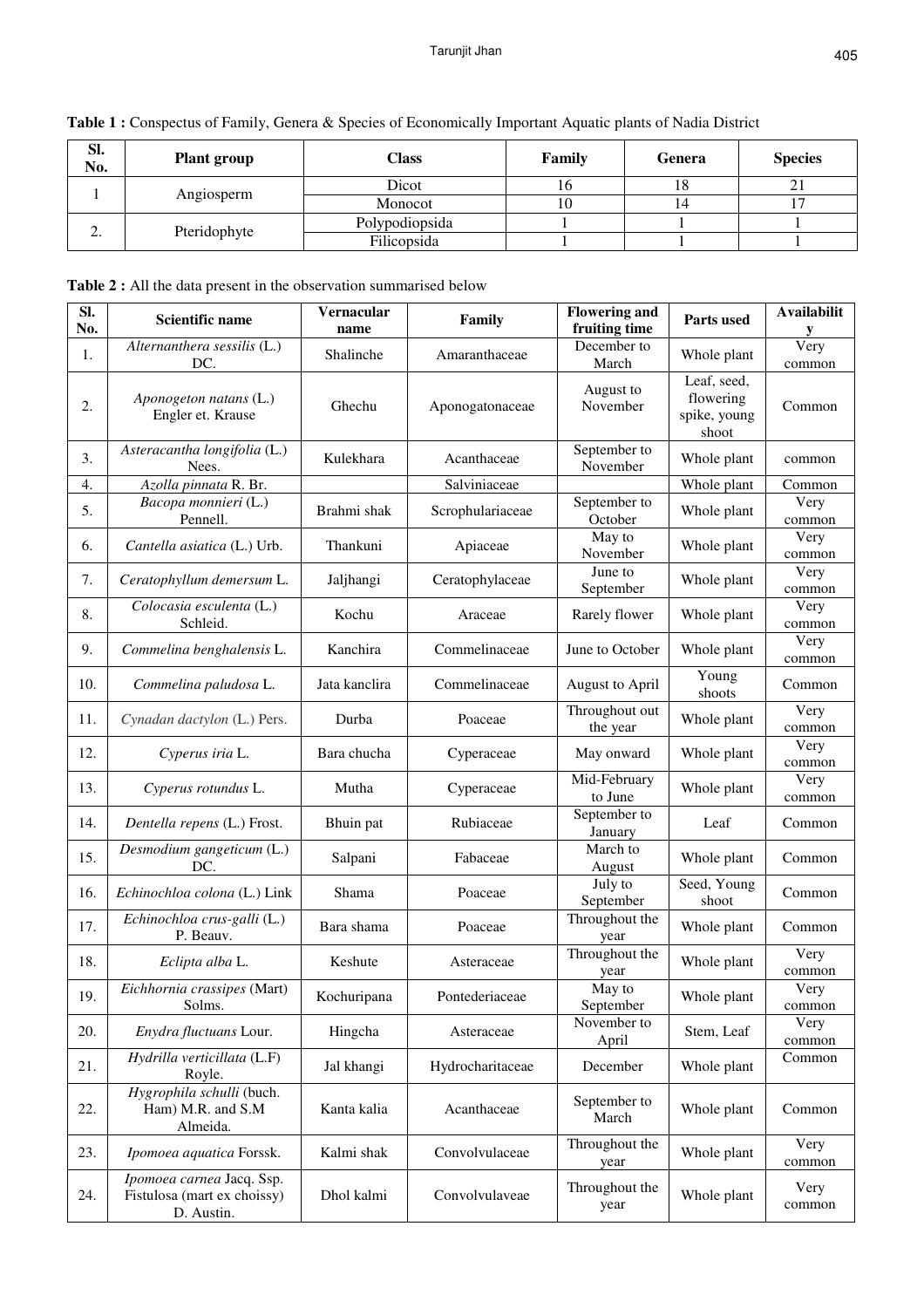| 25. | Jussiaea repens L.                  | Kesara-dam                  | Onagraceae       | October to July        | Whole plant                                 | Common         |
|-----|-------------------------------------|-----------------------------|------------------|------------------------|---------------------------------------------|----------------|
| 26. | Limnophila indica L.                | Karpur                      | Plantaginaceae   | March to<br>November   | Whole plant                                 | Common         |
| 27. | Marsilea minuta L.                  | Shushni shak                | Marsileaceae     |                        | Whole plant                                 | Very<br>common |
| 28. | Monochoria hastata (L.)<br>Solms.   | Boro Nokha                  | Potendariaceae   | July to October        | Whole plant                                 | Very<br>common |
| 29. | Nelumbo nucifera Gaertn.            | Padma                       | Nelumbonaceae    | Throughout the<br>year | Whole plant                                 | Very<br>common |
| 30. | Nymphaea alba L.                    | Swet shaluk                 | Nymphaeaceae     | June to August         | Root, flower,<br>seed,<br>rhizome           | Very<br>common |
| 31. | Nymphaea nouchali Burm.F.           | Neel shaluk/<br>Laal shaluk | Nymphaeaceae     | Throughout the<br>year | Leaf.<br>rhizome,<br>flower, seed,<br>tuber | Very<br>common |
| 32. | Nymphoides indica Kuntz.            | Chandmala                   | Menyanthaceae    | July to August         | Leaf, flower<br>buds, fruit                 | Very<br>common |
| 33. | Ottelia alismoides (L.) Pres.       | Parmikalla                  | Hydrocharitaceae | February to<br>June    | Whole plant                                 | Very<br>common |
| 34. | Pistia stratiotes L.                | Topapana                    | Araceae          | June to<br>September   | Whole plant                                 | Very<br>common |
| 35. | Polygonum barbatum L.               | Bekh-unjuber                | Polygonaceae     | Augustto April         | Whole plant                                 | Very<br>common |
| 36. | Polygonum plebeium R. Br.           | Chemti shak,<br>Dubia shak  | Polygonaceae     | March to April         | Leaf, seed                                  | Very<br>common |
| 37. | Ranunculus sceleratus L.            | Jal dhania                  | Ranunculaceae    | February to<br>June    | Whole plant                                 | Common         |
| 38. | Sagittaria sagittifolia L.          | Choto kut                   | Alismataceae     | July to August         | Whole plant                                 | Rare           |
| 39. | Spirodela polyrhiza (L.)<br>Scheild | Khudipana                   | Lemnaceae        | October to<br>November | Whole plant                                 | Common         |
| 40. | Trapa bispinosa Roxb.               | Pani phol                   | Trapaceae        | October to<br>March    | Leaf, fruit                                 | Very<br>common |

**Table 3 :** Statistical Analysis of the usages of plant species

| Sl. No.          | <b>Name of the Plant Species</b>                                 | No. of parts<br>used     | No. of use     |
|------------------|------------------------------------------------------------------|--------------------------|----------------|
| 1.               | Alternanthera sessilis (L.) DC.                                  | 4                        | 13             |
| 2.               | Aponogeton natans (L.) Engler et. Krause                         | 4                        | 4              |
| 3.               | Asteracantha longifolia (L.) Nees.                               | $\overline{\mathcal{L}}$ | 10             |
| $\overline{4}$ . | Azolla pinnata R. Br.                                            |                          | $\overline{2}$ |
| 5.               | Bacopa monnieri (L.) Pennell.                                    | $\overline{2}$           | 12             |
| 6.               | Cantella asiatica (L.) Urb.                                      | $\overline{c}$           | 13             |
| $\overline{7}$ . | Ceratophyllum demersum L.                                        | $\overline{c}$           | 7              |
| 8.               | Colocasia esculenta (L.) Schleid.                                | 5                        | 9              |
| 9.               | Commelina benghalensis L.                                        | $\overline{c}$           | 21             |
| 10.              | Commelina paludosa L.                                            | $\mathbf{1}$             | $\mathbf{1}$   |
| 11.              | Cynadan dactylon (L.) Pers.                                      | $\overline{2}$           | 17             |
| 12.              | Cyperus iria L.                                                  | 4                        | 13             |
| 13.              | Cyperus rotundus L.                                              | 5                        | 13             |
| 14.              | Dentella repens (L.) Frost.                                      |                          | 5              |
| 15.              | Desmodium gangeticum (L.) DC.                                    | 3                        | 20             |
| 16.              | Echinochloa colona (L.) Link                                     | 3                        | 3              |
| 17.              | Echinochloa crus-galli (L.) P. Beauv.                            | $\overline{4}$           | 12             |
| 18.              | Eclipta alba L.                                                  | $\overline{c}$           | 9              |
| 19.              | Eichhornia crassipes (Mart) Solms.                               | 5                        | 6              |
| 20.              | Enydra fluctuans Lour.                                           | $\overline{2}$           | 10             |
| 21.              | Hydrilla verticillata (L.F) Royle.                               | $\overline{c}$           | 5              |
| 22.              | Hygrophila schulli (buch. Ham) M.R. and S.M Almeida.             | 3                        | 9              |
| 23.              | Ipomoea aquatica Forssk.                                         | 5                        | 14             |
| 24.              | Ipomoea carnea Jacq. Ssp. Fistulosa (mart ex choissy) D. Austin. | 3                        | 6              |
| 25.              | Jussiaea repens L.                                               | 3                        | 19             |
| 26.              | Limnophila indica L.                                             | $\overline{2}$           | $\overline{7}$ |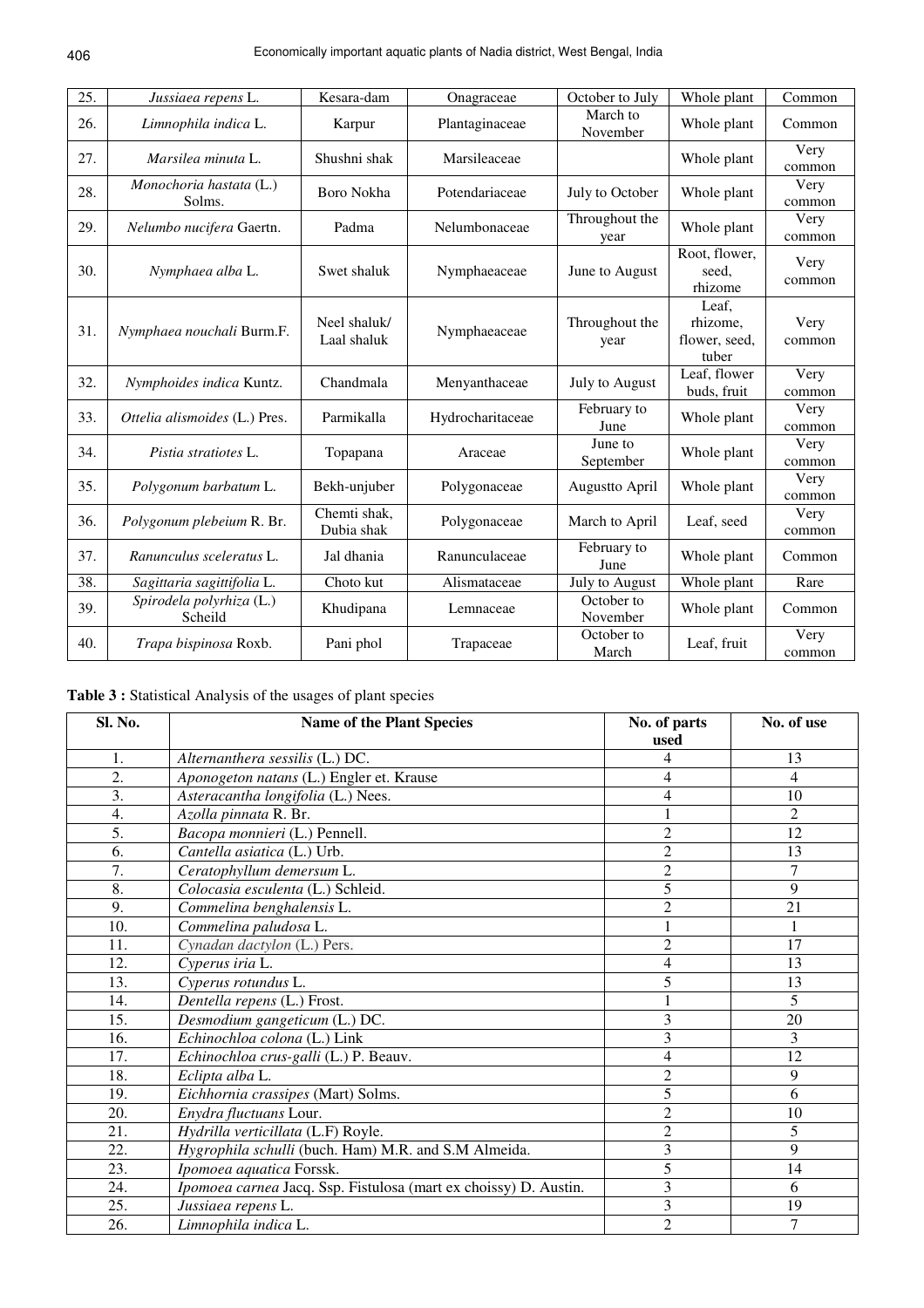| 27. | <i>Marsilea minuta L.</i>        | 4              | 20 |
|-----|----------------------------------|----------------|----|
| 28. | Monochoria hastata (L.) Solms.   | 3              |    |
| 29. | Nelumbo nucifera Gaertn.         | <sub>0</sub>   | 19 |
| 30. | Nymphaea alba L.                 | 4              | 19 |
| 31. | Nymphaea nouchali Burm.F.        | 6              | 22 |
| 32. | Nymphoides indica Kuntz.         | 4              |    |
| 33. | Ottelia alismoides (L.) Pres.    | 4              |    |
| 34. | <i>Pistia stratiotes</i> L.      | 3              | 19 |
| 35. | Polygonum barbatum L.            |                | 10 |
| 36. | Polygonum plebeium R. Br.        | ∍              | ↑  |
| 37. | Ranunculus sceleratus L.         | 3              |    |
| 38. | Sagittaria sagittifolia L.       | 4              |    |
| 39. | Spirodela polyrhiza (L.) Scheild | $\mathfrak{D}$ | 13 |
| 40. | Trapa bispinosa Roxb.            | ◠              | 18 |

# **Table 4 :** Conspectus of the Plants parts usages

| <b>Sl. No.</b> | <b>Plant Parts</b> | No of Usages |
|----------------|--------------------|--------------|
| ı.             | <b>Bud</b>         |              |
| 2.             | Corm               |              |
| 3.             | Flower             |              |
| 4.             | Fruit              | 3            |
| 5.             | Inflorescence      |              |
| 6.             | Leaves             | 35           |
| 7<br>ι.        | Petiole            | 3            |
| 8.             | Root & Rhizome     | 18           |
| 9.             | Seed               | 11           |
| 10.            | Shoots             | 10           |
| 11.            | Stem               | 4            |
| 12.            | Tuber              |              |

# **Table 5 :** Conspectus of Different Diseases Treated

| Sl. No.          | Name of the diseases      | Number of treated occasions |
|------------------|---------------------------|-----------------------------|
| 1.               | Acne                      |                             |
| 2.               | Amenorrhoea               |                             |
| $\overline{3}$ . | Anaemia                   | 3                           |
| 4.               | Asthenia                  | $\mathbf{1}$                |
| 5.               | Asthma                    | 3                           |
| 6.               | Bronchiole problem        | 4                           |
| 7.               | <b>Burn</b>               | 9                           |
| 8.               | Cancer                    | 3                           |
| 9.               | Cardiac problem           | 6                           |
| 10.              | Cholera                   |                             |
| 11.              | Cold & cough              | 5                           |
| 12.              | Constipation              | 1                           |
| 13.              | Cysts                     | $\mathbf{1}$                |
| 14.              | Demulcent                 | 4                           |
| 5.               | Diarrhoea/dysentery       | 13                          |
| 16.              | Diuretic                  | $\overline{7}$              |
| 17.              | Dropsy/oedema             | 4                           |
| 18.              | Elephantiasis             | $\mathbf{1}$                |
| 19.              | Eye problem               | $\overline{3}$              |
| 20.              | Fever                     | 13                          |
| 21.              | Gastro-intestinal problem | 11                          |
| 22.              | Gonorrhoea                | 3                           |
| 23.              | Haemorrhoid               | 4                           |
| 24.              | Headache                  | 3                           |
| 25.              | Hepatic obstruction       |                             |
| 26.              | Hypertension              | $\overline{4}$              |
| 27.              | Inflammation              | $\overline{2}$              |
| 28.              | Insomnia                  | $\overline{2}$              |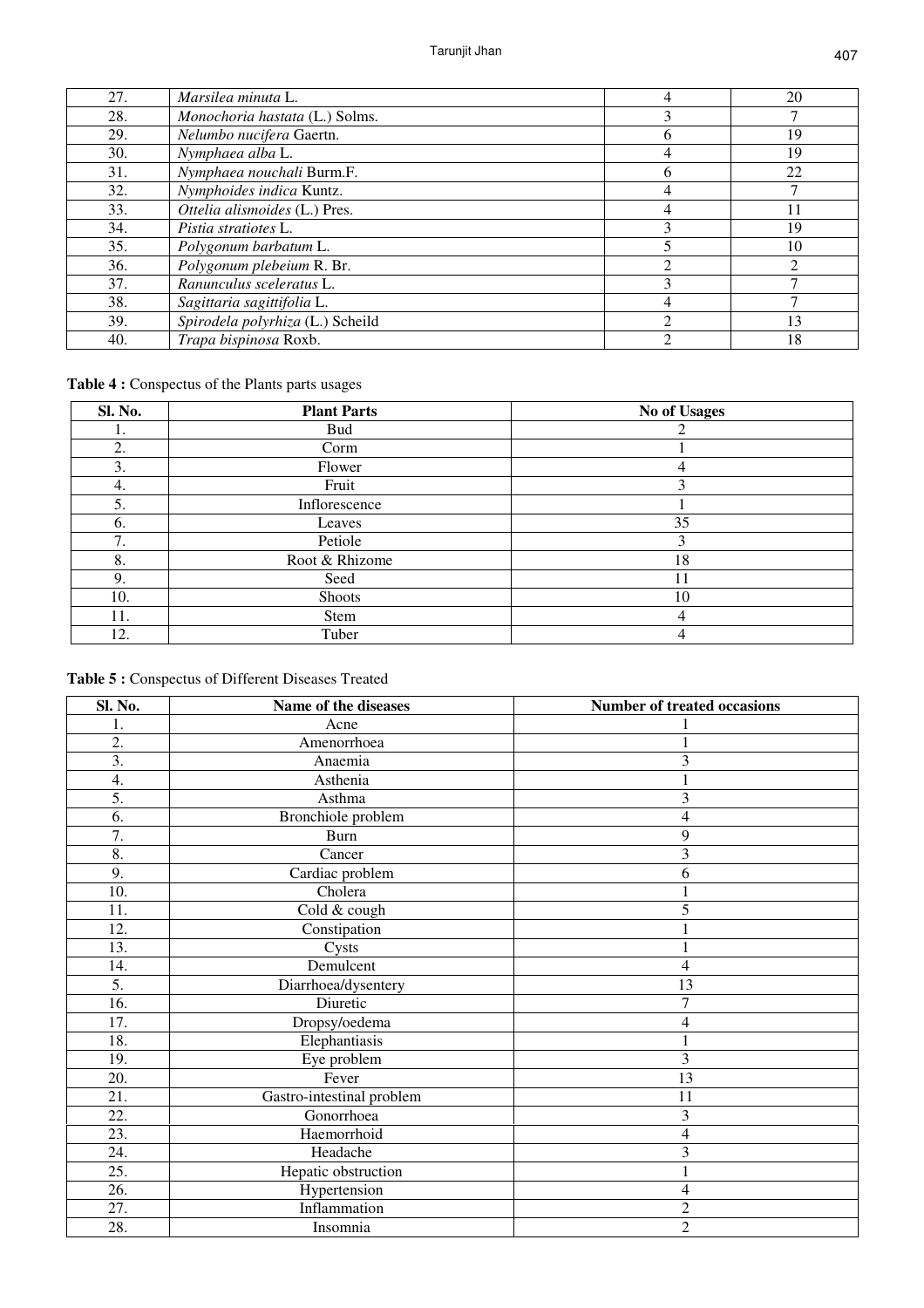| 29. | Jaundice                           | 4              |
|-----|------------------------------------|----------------|
| 30. | Kidney trouble                     | 3              |
| 31. | Laxative                           | 5              |
| 32. | Leprosy                            | 6              |
| 33. | Liver trouble                      | 5              |
| 34. | Malaria                            | $\overline{2}$ |
| 35. | Nervous breakdown                  |                |
| 36. | Piles                              | 5              |
| 37. | Pneumonia                          | $\overline{c}$ |
| 38. | Psychological disorder             | $\overline{c}$ |
| 39. | Rheumatism                         | 5              |
| 40. | <b>Scabies</b>                     |                |
| 41. | Sedative                           |                |
| 42. | Skin disease                       | 8              |
| 43. | Sore throat                        | $\overline{c}$ |
| 44. | Stomach disorder/digestive problem | 3              |
| 45. | Syphilis                           | $\overline{c}$ |
| 46. | Tooth & gum problem                | $\overline{2}$ |
| 47. | Tubercular fistula & tuberculosis  | 4              |
| 48. | urinary tract infection            | 5              |
| 49. | Vaginal soreness                   |                |



**Fig. 3 :** A graphical representation of the way plants are used the most.

## **Conclusion**

In gist of the above survey work it can be concluded that Nadia district of the West Bengal state from the point of the economically important Aquatic wet land plants are very important. In this preliminary survey work here 40 economically important plants species were enumerated which were not reported earlier from this district for these particular usages. A handsome amount of local populace is still depending on these plant species to meet up their day-today needs. But due to fast pace of industrial development of the districts, increasing demand of the agricultural land due high population pressure, etc. is primarily response to a steady decline in the numbers and areas of the wetlands of the district, besides these fast paces of social reforms and westernization of the societies local rural people give up their

age-old practices and starts to depends on the chemical synthetic drugs for their ailments. So, this vast treasure of the knowledge of healing system based on the natural plantbased medicine are become on the way of its extinction. Most of this treatment process is not in written forms, they entirely live on the traditional practices of our older generations. So, it is the right time to document this vast knowledge and save the Pandora box of the treasure to lose forever. With this ideology I have started my Dissertation work, and now submit this report of my survey with this hope that, this information will help different national pharmaceutical industry to find out new molecules for healing of some incurable human diseases like Cancer, HIV infection or like that.